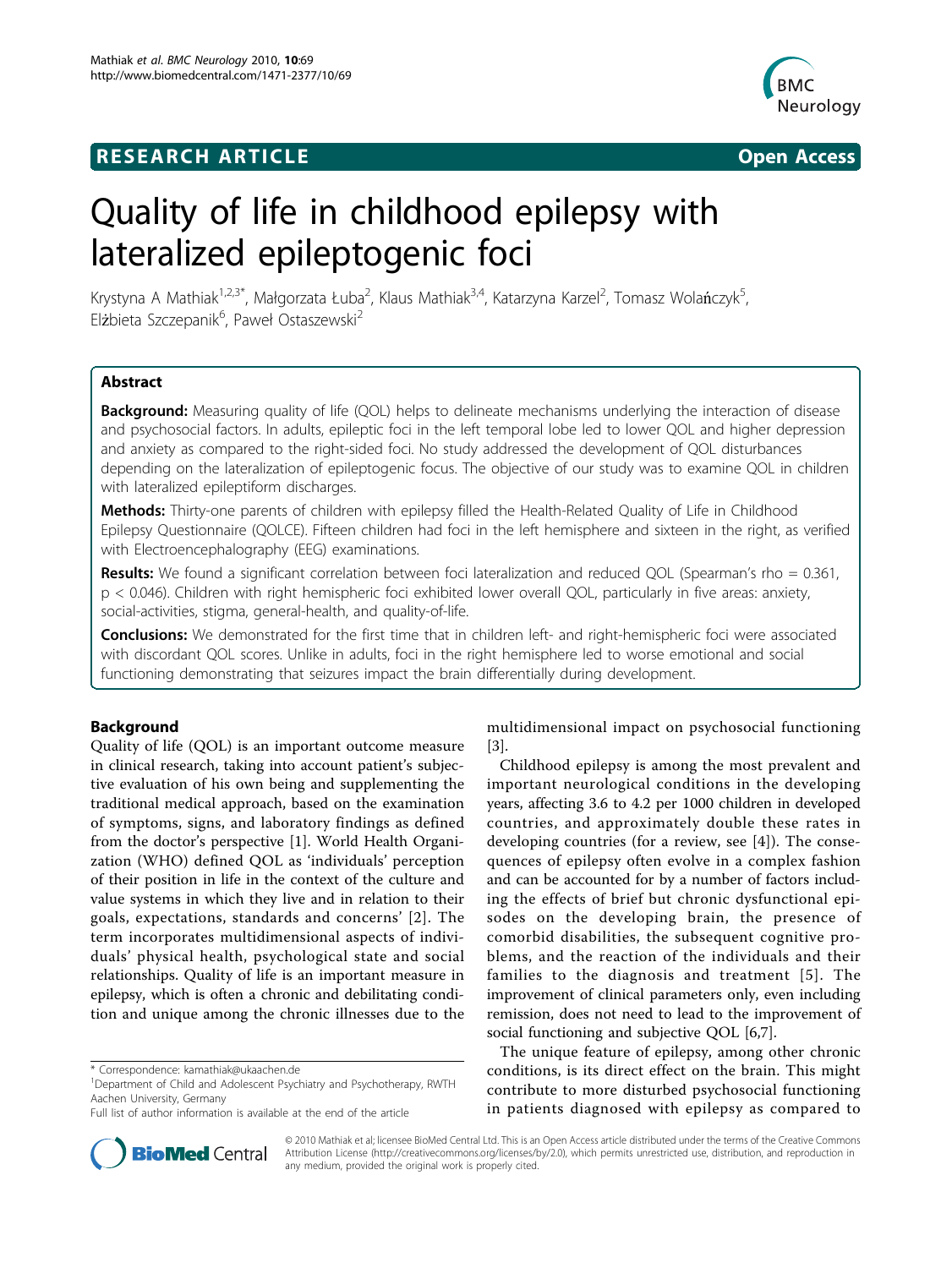other chronic, stigmatizing disorders. Therefore our understanding of psychological and social effects of epilepsy can be enhanced by neuropsychological insights into the brain-behavior relationship [[8\]](#page-5-0). Studying behavioral consequences of lateralized potentially epileptogenic foci may offer an insight into understanding these links.

Lateralized seizures have differential impact on behavior. It was observed that right temporal lobe seizures evoke experiential phenomena more often, including an intense sense of the familiar and unfamiliar, fear, and complex multisensory hallucinations [[9\]](#page-5-0). Left-sided foci may lead to ictal outbursts of laughing (gelastic epilepsy) [[10](#page-5-0)]. Depression and anxiety were typically observed in patients with left- versus right-sided temporal lobe epilepsy [[11,12](#page-5-0)]. Andelman et al. [[13](#page-5-0)] demonstrated that left temporal epilepsy is associated with higher level of anxious personality trait and a decreased self-assessment of QOL as compared to right-sided focus. A number of studies have demonstrated that lateralization patterns may change over the developmental period (for a review, see [\[14](#page-5-0)]). Upton and Thompson [[15\]](#page-5-0) showed that frontal epileptic focus has differential effect on cognitive functions in children, depending on age when the disease started. Their finding demonstrates that lateralized seizures impact behavior differently depending on age.

Although early epidemiological studies suggest that left temporal lobe epilepsy in children is related to increased behavioral problems, in particular hyperactivity, antisocial behavior and aggression, this finding has not been confirmed so far (for a review, see [[16](#page-5-0)]). Cohen et al. [[17](#page-5-0)] found disturbed prosody recognition in children with right-sided focus only, therefore demonstrating that in the developmental age lateralized seizures can influence neuropsychology differentially. Mathiak et al. [[18](#page-5-0)], using generic scales, demonstrated higher level of disruptive behavior in children with right sided foci and more internal locus of control in children with left-hemispheric seizures. To assess complex multidimensional consequences of epilepsy, a broad assessment of QOL was recommended [\[19\]](#page-5-0). Studies of QOL in unilateral epileptic seizures have concentrated exclusively on adults.

The Health-Related Quality of Life in Childhood Epilepsy Questionnaire (QOLCE; [[20](#page-6-0)]) examines QOL in a wide range of life domains including physical, cognitive, emotional, and social functioning and was developed and validated specifically for children with epilepsy. Such scales were shown to have higher sensitivity to disturbances in epilepsy than generic instruments [[21](#page-6-0)]. Our objective was to assess whether there was an association between lateralized epileptiform discharges in childhood epilepsy and QOL. Children with right and left epileptiform discharges completed QOLCE scale. We hypothesized that foci lateralization correlates with a reduced QOL in children with unilateral epilepsy thus confirming a direct brain-behavior interaction influencing QOL during development.

## Methods

## Subjects

A group of 51 children from the Institute of Mother and Child in Warsaw and the Warsaw Hospital for Children was recruited based on hospital discharge cards. Patients were included in the presence of (1) unilateral epileptic focus as determined by presence of epileptiform activity in EEG examinations, (2) age in the range of 6-15 years, (3) normal intelligence (IQ above 85 in Wechsler's scale), and (4) no accompanying chronic diseases that was not a direct outcome of epilepsy, such as asthma or diabetes, or any disease that started before the onset of epileptic seizures. We included all the children meeting the inclusion criteria who visited the outpatient clinic during the time of the study and over 90% of them agreed to participate. The exclusion criteria were: (1) generalized discharges in an EEG or unclear lateralization; changing lateralization patterns in consecutive EEG examinations, (2) first epileptiform discharges which had occurred less than one year prior to the examination, or (3) anatomical malformations detected by cranial computed tomography or magnetic resonance. Twenty patients were excluded: 11 subjects had bilateral or generalized discharges; in four the disease was diagnosed less then one year earlier, and five had anatomical findings. Finally a group of 31 children (12 girls and 19 boys, mean age11.2  $\pm$  2.7, 16 with right and 15 with the left hemispheric focus) took part in the study. Patient characteristics are summarized in Table [1](#page-2-0). Prior to the study, a written informed consent was obtained from a caregiver as well as an oral consent from the child. The Ethics Committee of the Institute for Mother and Child in Warsaw, Poland approved the study protocol.

## Psychological measures

Parents of children completed the Health-Related Quality of Life in Childhood Epilepsy Questionnaire (QOLCE; [[20\]](#page-6-0); Polish version [\[22\]](#page-6-0)), a reliable epilepsyspecific parental questionnaire for children aged 4-18 years. The original scale was validated in Australia as well as in USA and its high reliability (Cronbach's alpha 0.93 and 0.92 accordingly) as well as good validity were confirmed [\[20,23](#page-6-0)]. The Polish version was adapted in a group of 87 children with epilepsy aged 4-18 years and it retain psychometric values of the original, with very high reliability (Cronbach's alpha 0.97) as well as good validity [\[22](#page-6-0)]. The scale contains 91 items, measuring an overall QOL, with two generic single-item subscales (general health item and QOL item) and 14 subscales,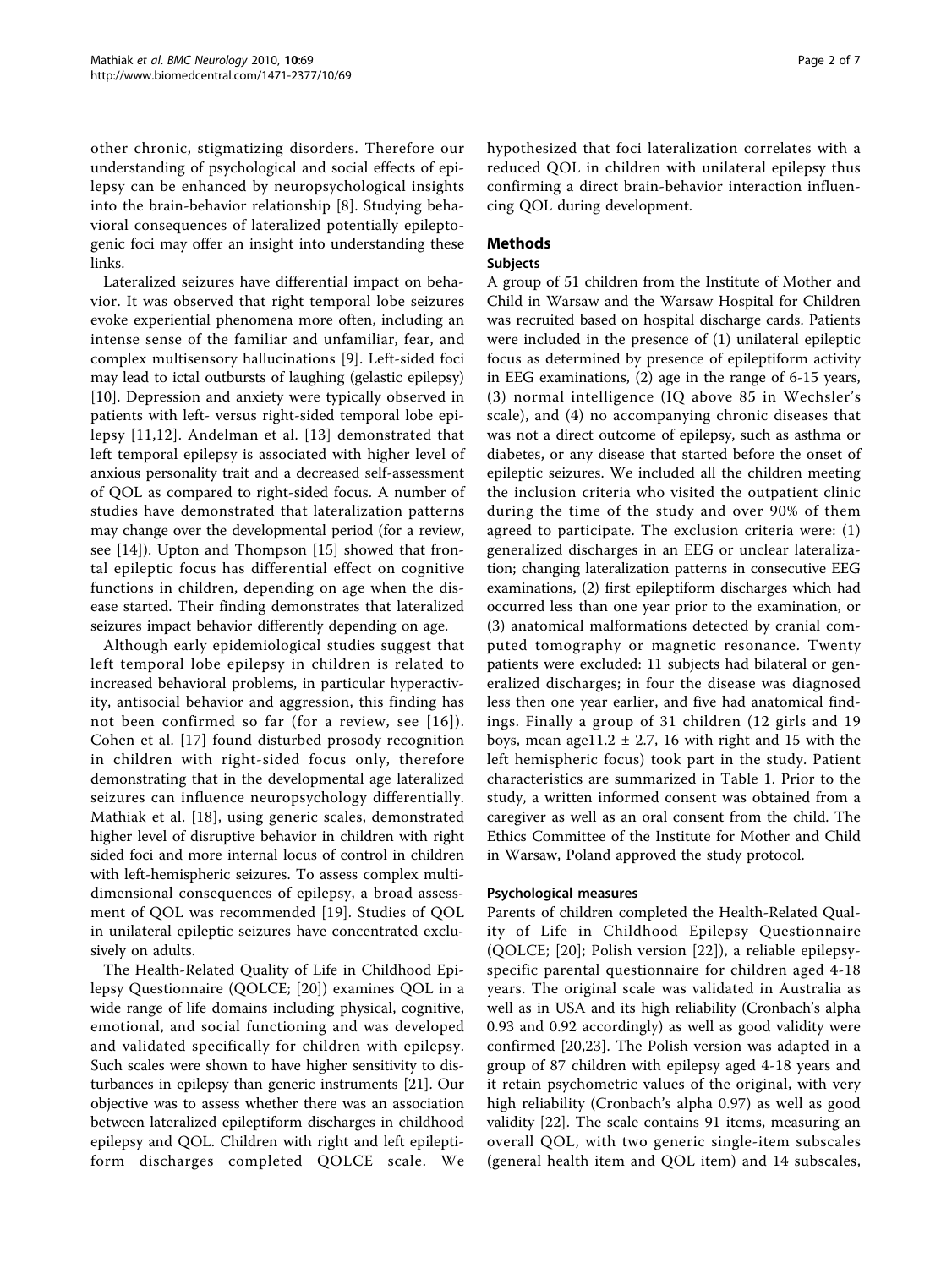<span id="page-2-0"></span>Table 1 Individual clinical characteristics

| Age<br>(years)                  | Sex  | <b>Disease</b><br>(years) | <b>Medication</b><br>(years) |                | Antiepileptic drugs<br>at the time of<br>examination* | <b>Hospitalizations</b><br>per year | Number of seizures<br>per month |  |  |  |  |
|---------------------------------|------|---------------------------|------------------------------|----------------|-------------------------------------------------------|-------------------------------------|---------------------------------|--|--|--|--|
| Left-hemispheric seizure focus  |      |                           |                              |                |                                                       |                                     |                                 |  |  |  |  |
| $\overline{7}$                  | Boy  | $\mathbf{1}$              | $\mathbf{1}$                 | $\mathbf{1}$   | $\subset$                                             | 1.00                                | $<$ 1                           |  |  |  |  |
| $\,8\,$                         | Boy  | $\mathbf{1}$              | $\mathbf{1}$                 | $\overline{3}$ | CVL                                                   | 2.00                                | $1 - 9$                         |  |  |  |  |
| 8                               | Boy  | 5                         | 5                            | $\overline{2}$ | C L                                                   | 0.50                                | $1 - 9$                         |  |  |  |  |
| 9.5                             | Girl | 5                         | $\overline{3}$               | $\mathbf{1}$   | $\subset$                                             | 0.20                                | $1 - 9$                         |  |  |  |  |
| 10.5                            | Boy  | $\overline{2}$            | $\mathbf{1}$                 | $\mathbf{1}$   | $\circ$                                               | 1.00                                | $1 - 9$                         |  |  |  |  |
| 11                              | Boy  | $\overline{4}$            | $\overline{4}$               | 3              | VTCI                                                  | 1.00                                | $1 - 9$                         |  |  |  |  |
| 11                              | Boy  | 6                         | 5                            | $\overline{2}$ | CL                                                    | 0.50                                | $1 - 9$                         |  |  |  |  |
| 11.5                            | Boy  | 3                         | 3                            | $\mathbb{1}$   | L                                                     | 0.50                                | > 30                            |  |  |  |  |
| 12                              | Girl | 10                        | 8                            | $\mathbf{1}$   | $\bigcirc$                                            | 0.25                                | > 30                            |  |  |  |  |
| 12                              | Girl | 8                         | $\overline{2}$               | $\mathbf{1}$   | $\bigcirc$                                            | 0.18                                | > 30                            |  |  |  |  |
| 13                              | Girl | 3                         | 3                            | $\mathbf{1}$   | $\circ$                                               | 0.50                                | $1 - 9$                         |  |  |  |  |
| 13                              | Girl | 10                        | 9                            | 3              | VLT                                                   | 0.67                                | $<$ 1                           |  |  |  |  |
| 13                              | Boy  | $\overline{3}$            | $\overline{2}$               | $\mathbf{1}$   | $\bigcirc$                                            | 0.20                                | > 30                            |  |  |  |  |
| 13.5                            | Girl | 5                         | 5                            | $\mathbf{1}$   | $\vee$                                                | 0.80                                | $<$ 1                           |  |  |  |  |
| 14.5                            | Boy  | 3                         | $\mathbf 0$                  | $\mathbf{1}$   | V                                                     | 0.00                                | $1 - 9$                         |  |  |  |  |
| 15                              | Boy  | $\overline{4}$            | $\overline{4}$               | $\mathbf{1}$   | $\circ$                                               | 0.33                                | $1 - 9$                         |  |  |  |  |
| Right-hemispheric seizure focus |      |                           |                              |                |                                                       |                                     |                                 |  |  |  |  |
| 6                               | Girl | $\mathsf{3}$              | $\overline{2}$               | $\overline{2}$ | C V                                                   | 0.33                                | $<$ 1                           |  |  |  |  |
| 6                               | Boy  | $\overline{3}$            | $\mathbf{1}$                 | $\overline{2}$ | O V                                                   | 0.33                                | $1 - 9$                         |  |  |  |  |
| 7                               | Girl | $\mathbf{1}$              | $\mathbf{1}$                 | 3              | O V T                                                 | 1.00                                | > 30                            |  |  |  |  |
| $\,8\,$                         | Boy  | $\mathbf{1}$              | $\mathbf{1}$                 | $\mathbf{3}$   | V T Et                                                | 3.00                                | $>30\,$                         |  |  |  |  |
| 9.5                             | Girl | 6                         | $\overline{2}$               | $\mathbf{1}$   | $\vee$                                                | 0.17                                | $10 - 30$                       |  |  |  |  |
| 10.5                            | Boy  | 8                         | $\overline{2}$               | $\mathbf{1}$   | $\subset$                                             | 0.33                                | $<$ 1                           |  |  |  |  |
| 10.5                            | Girl | 3                         | $\overline{2}$               | $\mathbb{1}$   | $\bigcirc$                                            | 0.25                                | $<$ 1                           |  |  |  |  |
| 11.5                            | Boy  | $\overline{4}$            | $\overline{4}$               | $\mathbf{1}$   | $\subset$                                             | 0.13                                | $1 - 9$                         |  |  |  |  |
| 12.5                            | Girl | 5                         | 5                            | $\overline{2}$ | V Ga                                                  | 0.20                                | > 30                            |  |  |  |  |
| 12.5                            | Boy  | $\overline{2}$            | $\overline{2}$               | $\mathbf{1}$   | $\subset$                                             | 1.00                                | > 30                            |  |  |  |  |
| 12.5                            | Girl | 9                         | 8                            | 3              | C V Ph                                                | 1.00                                | $<$ 1                           |  |  |  |  |
| 13                              | Boy  | $\mathbf{1}$              | 0                            | $\overline{2}$ | VL                                                    | 0.22                                | $<\,1$                          |  |  |  |  |
| 14.5                            | Boy  | $\overline{2}$            | $\overline{2}$               | $\mathbf{1}$   | $\bigcirc$                                            | 1.00                                | $<\,1$                          |  |  |  |  |
| 14.5                            | Boy  | $\overline{4}$            | $\overline{3}$               | $\mathbf{1}$   | $\bigvee$                                             | 0.50                                | $1 - 9$                         |  |  |  |  |
| 15                              | Boy  | 5                         | $\overline{4}$               | $\overline{2}$ | CL                                                    | 1.00                                | $10 - 30$                       |  |  |  |  |

\* V - Valproic acid; C - Carbamazepine; O - Oxcarbazepine; L - Lamotrigine; T - Topiramate; Cl - Clobazam; Et - Ethosuximide; Ga - Gabapentin; Ph - Phenobarbital

falling into five domains: physical function (physical restrictions, energy/fatigue), cognitive function (attention/concentration, memory, language, other cognitive), emotional well-being (depression, anxiety, control/helplessness, self-esteem), social function (social interactions, social activities, stigma item) and behavior. The parental judgment of their child's poor functioning is reflected by the lower score in overall scale as well as in any of 16 sub-domains. The Polish translation was approved by the authors of the original scale and its high reliability and validity were demonstrated.

## Procedure

During a visit in one of the specialist outpatient clinics, the child's parent/caregiver was asked to complete the QOLCE while the investigator was taking care of a child in a neighboring room. Prior to the interview, each child received an evaluation by a pediatric neurologist and neuropsychologist. As a part of the neurological evaluation each child underwent an EEG examination that was interpreted by a trained clinician. In addition, 23 out of 31 children underwent cranial computed tomography or magnetic resonance imaging.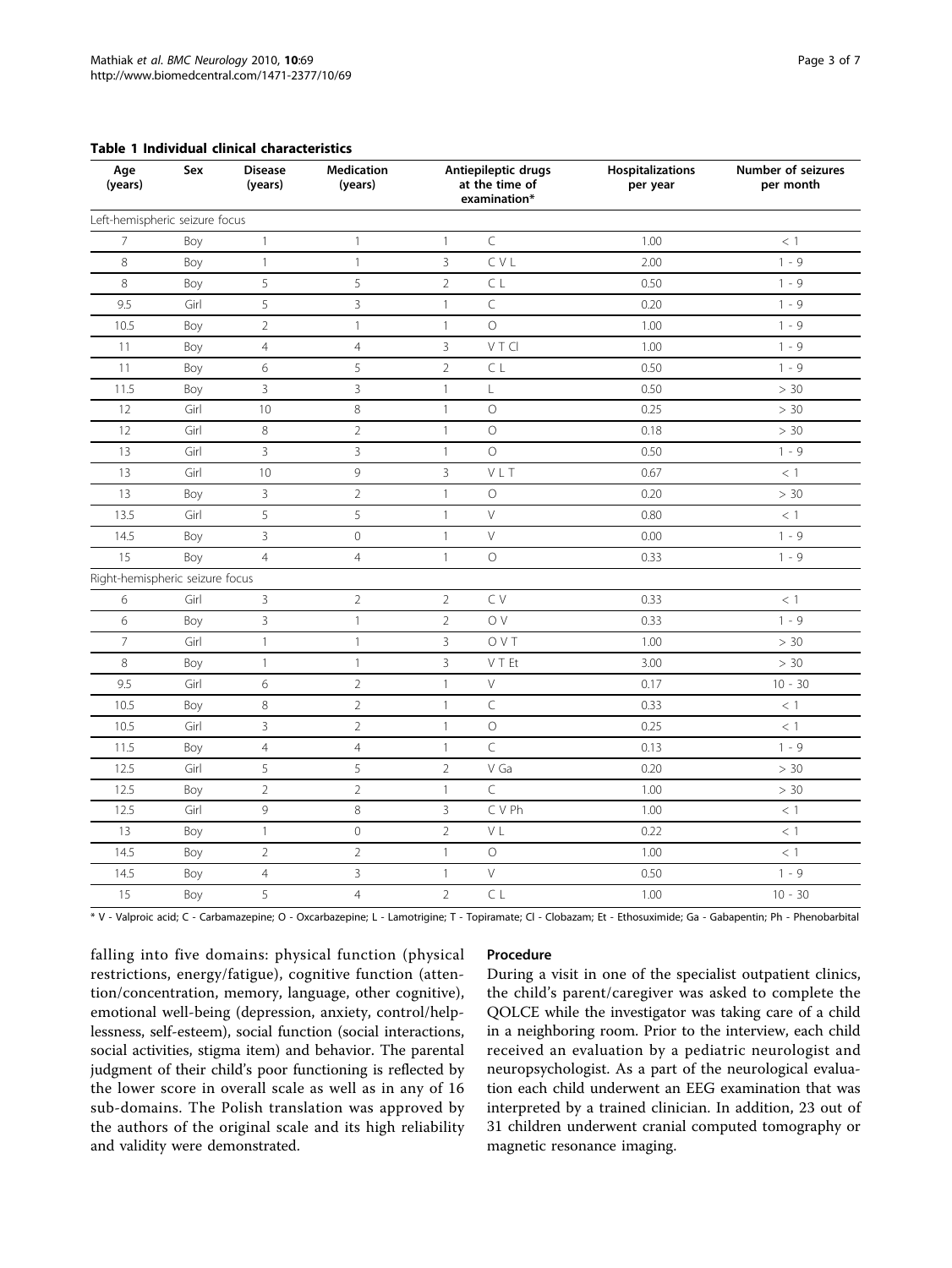#### Statistical analysis

To test the main hypothesis, we conducted correlation analysis between lateralization and reduced QOL (overall QOL < 60; non-parametric Spearman's correlation). Two-sample t-tests for all sub-scales and domains were employed to describe the profile of impairments in the right- over the left-hemisphere group. Furthermore, leftand right-hemisphere groups were compared with regards to age, age of seizure onset, duration of disease, duration of medication, number and frequency of antiepileptic drugs (AED), number of hospitalizations per year, and average frequency of epileptiform discharges using two-sample t-tests. The level of significance was set according to  $p < 0.05$  for all tests. All statistical analyses were performed with SPSS 14 software package (SPSS Inc., Chicago, IL).

## Results

Confirming the main hypothesis, lateralization and reduced overall QOL correlated significantly (Spearman's rho 0.361,  $p < 0.046$ ). Children with right-hemispheric epileptiform discharges exhibited a lower overall QOL. Table 2 shows the comparisons for all domains, subscales, and items of the QOLCE. T-tests revealed that in particular the social functioning domain, the anxiety subscale as well as the quality-of-life, stigma, and general health items were rated as more compromised in right-hemispheric children. There was no statistically significant difference between the groups in terms of age or any of the clinical measures (all p > 0.13) and the gender was distributed similarly (6 girls and 9 boys in the left-hemispheric, 6 girls and 10 boys in the right-hemispheric group).

## **Discussion**

We have demonstrated for the first time that in children lateralized epileptiform discharges have a differential impact on QOL. However, in contrast to adults [[13](#page-5-0)[,24](#page-6-0)], the right-hemispheric foci more often led to lower QOL. In particular, the lateralization affected emotional and social domains, including anxiety, social activities and stigma.

The studies concerning lateralization of emotions are not conclusive so far: the right hemisphere was suggested to dominate in the processing of emotional information. However the left hemisphere was considered to be more involved in the processing of positive emotions (for a review, see [[25\]](#page-6-0)). The association of negative emotional outcome with right-hemispheric seizures in adults is often explained by the "valence" hypothesis that

|  |  | Table 2 Mean score and standard deviation in QOLCE subscales for left- and right-hemispheric groups |
|--|--|-----------------------------------------------------------------------------------------------------|
|--|--|-----------------------------------------------------------------------------------------------------|

|                         | Left hemisphere | <b>Right hemisphere</b> | t (29)   | Significance |
|-------------------------|-----------------|-------------------------|----------|--------------|
| Physical function       | $57.9 + 11.4$   | $51.5 + 18.7$           | 1.156    | 0.128        |
| Physical restrictions   | $58.0 \pm 15.0$ | $47.2 \pm 24.2$         | 1.504    | 0.072        |
| Energy/Fatigue          | $57.8 \pm 12.0$ | $55.8 \pm 17.6$         | 0.368    | 0.358        |
| Cognitive function      | $58.6 + 19.8$   | $55.8 + 26.4$           | 0.337    | 0.369        |
| Attention/Concentration | $66.6 \pm 23.7$ | $53.3 \pm 26.0$         | 1.483    | 0.074        |
| Memory                  | $57.8 \pm 20.4$ | $58.1 \pm 24.3$         | $-0.030$ | 0.488        |
| Language                | $54.3 \pm 23.7$ | $59.0 \pm 28.0$         | $-0.501$ | 0.310        |
| Other cognitive         | $55.7 \pm 20.1$ | $52.8 \pm 31.8$         | 0.311    | 0.379        |
| Emotional wellbeing     | $68.7 + 10.9$   | $60.1 + 58.6$           | 1.520    | 0.069        |
| Depression              | $73.4 \pm 13.6$ | $65.0 \pm 17.8$         | 1.489    | 0.074        |
| Anxiety                 | $71.8 \pm 19.9$ | $58.6 \pm 22.9$         | 1.726    | 0.048        |
| Control/Helplessness    | $61.7 \pm 20.8$ | $53.3 \pm 22.1$         | 1.088    | 0.143        |
| Self-esteem             | $67.8 \pm 13.2$ | $63.3 \pm 23.9$         | 0.652    | 0.260        |
| Social function         | $87.7 + 24.6$   | $67.6 + 31.4$           | 1.987    | 0.028        |
| Social interactions     | $90.1 \pm 33.9$ | $71.7 \pm 33.3$         | 1.526    | 0.069        |
| Social activities       | $79.2 \pm 16.1$ | $64.4 \pm 29.6$         | 1.734    | 0.047        |
| Stigma item             | $93.7 \pm 37.1$ | $66.7 \pm 34.9$         | 2.090    | 0.023        |
| Behavior                | $66.4 \pm 15.1$ | $58.9 \pm 16.9$         | 1.298    | 0.102        |
| General-health item     | $59.4 \pm 22.1$ | $43.3 \pm 27.5$         | 1.795    | 0.042        |
| OOL item                | $60.9 \pm 18.2$ | $38.3 \pm 22.9$         | 3.055    | 0.002        |
| Overall QOL             | $67.2 \pm 12.1$ | $56.9 \pm 19.7$         | 1.769    | 0.044        |

Spearman's correlation analysis revealed lateralization effect. Significant differences for separate subscales between the groups, as revealed by two-sample t-test, are marked in bold.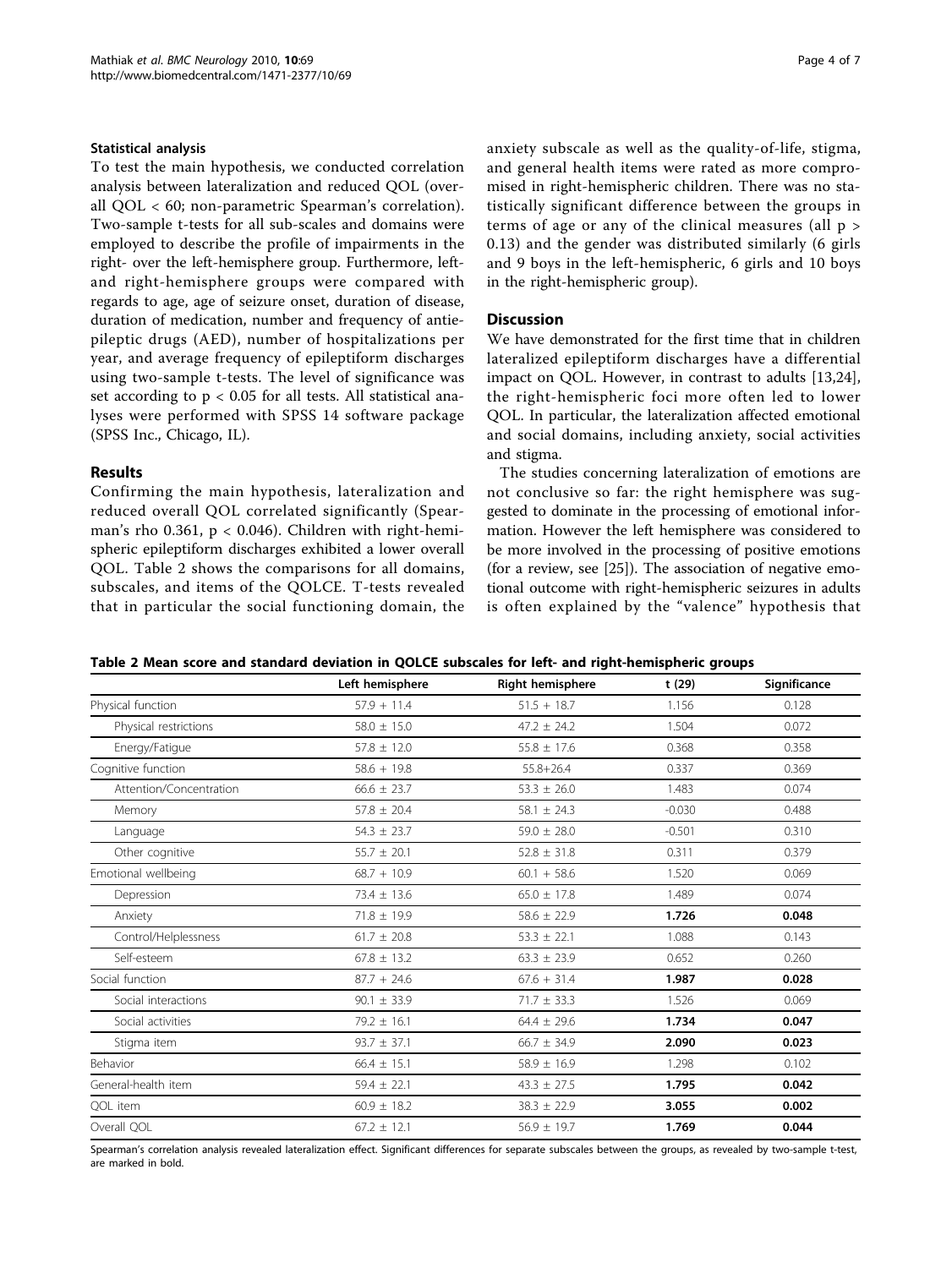associates negative emotions with the right hemisphere and positive with the left hemisphere [\[13](#page-5-0)]. The seizures or functional lesion in the left hemisphere could lead to deficits in processing of positive emotions, effecting the accentuation of dysphoric mood, whereas lesions of the left hemisphere would lead to deficits in processing of positive emotions. Kirsch [\[26\]](#page-6-0) proposed an alternative view, linking psychosocial disturbances in epilepsy with subtle cognitive deficits. Those subclinical deficits, such as disturbed perception or interpretation of emotional prosody, influence social interactions and may lead to significant deficits in social functioning later in life.

Childhood is a critical period for developing cognitive and social skills. Therefore a disease that starts early in life may disrupt the acquisition of social cognition skills [[27\]](#page-6-0). The earlier such deficits start, the more severe the consequences might be, leading to disturbed 'social cognition', that is the ability to interpret and understand oneself, others and the social world. Right temporal seizures often lead to subtle cognitive deficits described by Kirsch [\[26](#page-6-0)], such as disturbed recognition of fear [[28](#page-6-0)] or problems with recognizing and identifying famous faces [[29\]](#page-6-0). This model is in accordance with results of Cohen et al. [[17](#page-5-0)], who demonstrated that children with right temporal focus had worse performance in recognizing emotional prosody than healthy controls. Such deficit in prosody recognition could be the cause of increased anxiety and stigma perception and disruption of social activities, leading in consequence to a lower general QOL. In all the children in our study, the disease occurred at least one year prior to the study, but usually much earlier, allowing the potential deficits to evoke the long-lasting effects on psychosocial functioning.

Ott et al. [[30](#page-6-0)] demonstrated that even 66% of children with epilepsy can meet the criteria of a DSM-IV psychiatric diagnosis, although only about 30% of them receives any psychiatric treatment. These comorbidities have an impact on the life of child and the entire family [[31\]](#page-6-0). Consequently, childhood-onset epilepsy has a longterm adverse impact on health-related QOL, even in adults who are seizure free, off medications for many years [[32\]](#page-6-0). Camfield et al. [[7\]](#page-5-0) demonstrated in the study of 504 children with epilepsy, that most of the clinical parameters of treatment and seizure control, including remission, did not predict children's social functioning. It was observed that mood is the strongest predictor of QOL in epilepsy as compared to neuropsychological measures such as psychomotor speed, verbal memory, language, and cognitive inhibition [[33\]](#page-6-0).

Since patient's QOL may be improved by managing psychiatric and neuropsychological issues, even more than by reducing seizure frequency, Salpekar & Dunn [[34\]](#page-6-0) suggested, that the comprehensive treatment should take into account the etiology of psychiatric

disturbances in epilepsy (e.g. pathophysiology of the brain, psychosocial stress of chronic epilepsy, medication side effects) and involve neurological, psychiatric as well as psychological modalities. Our results contribute to the understanding of developmental aspects of the link between brain pathophysiology and psychosocial functioning. Moreover, they create a basis for the development of more directed treatment strategies for young patients with unilateral seizures. Our study does not reveal the mechanism of the differences between leftand right-hemispheric groups. It points out, however, the importance of developmental aspects of the impact of seizures and allows for formulating directed hypotheses when planning future studies.

We found no statistically significant difference between the groups in their level of depression, which is often described in adults [\[11](#page-5-0)]. Since the questionnaires were filled by the parents of the children, not by the children themselves, one cannot exclude that parents did not notice the depressive features of their children. The possibility to miss signs of depression is the biggest disadvantage in the use of parental scales [[35](#page-6-0)]. However, in a study by Mathiak et al. [[18\]](#page-5-0) there was also no higher depressiveness revealed in children with lateralized seizures, despite the use of self-report scales. Children in the left-hemispheric group attributed control over successful events in their lives to external sources, which is known to lead to depression later in life; the higher level of depressiveness found in adults with lefthemispheric focus may be a result of long-lasting, dysfunctional control attribution.

We decided not to assess the handedness of our subjects. While the relationship between handedness and hemispheric dominance appears to be strong in healthy right-handers (over 95%), it is much harder to draw any conclusions in left-handed or ambidextrous subjects, over 60% of them are reported to have left hemispheric dominance (for a review, see [[36](#page-6-0)]). Hemispheric dominance correlates to a much lower extent with handedness in epilepsy, both in right- and left-handers [[37](#page-6-0)]. Consequently, we decided not to exclude left-handed subjects from our study. To control reliably for hemispheric dominance we would need to apply invasive (e.g. Wada testing) or technically demanding and expensive (fMRI) techniques that were out of scope of our study. If some of our subjects had a reversed hemispheric dominance pattern, this would result in decrease of a statistical power of our results. It limits, therefore, conclusions concerning negative findings.

Although children with anatomical malformations were excluded from the study, 8 subjects did not undergo neuroimaging. However our group encompassed children with benign rolandic epilepsy. These patients may not be referred to brain imaging by their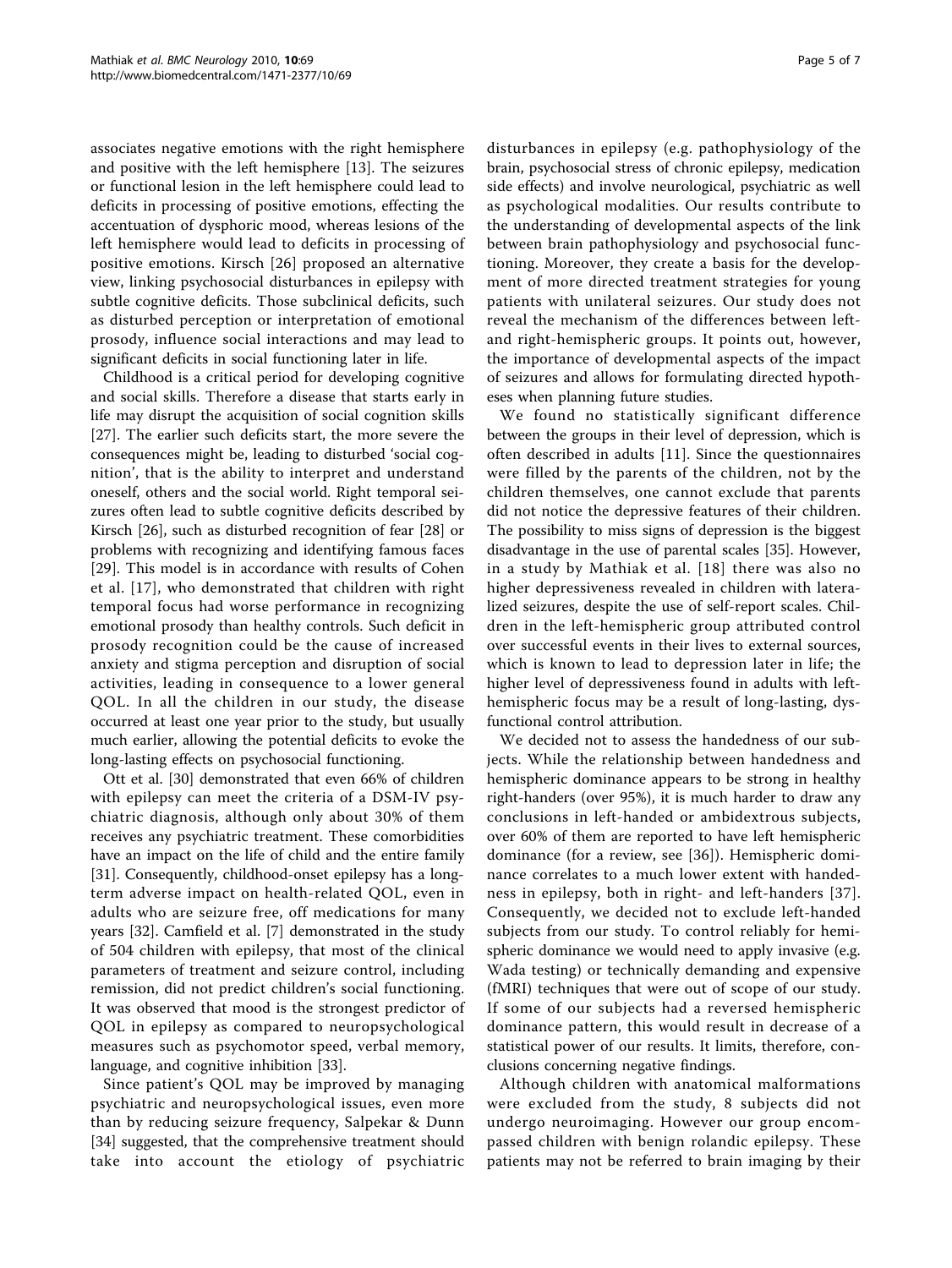<span id="page-5-0"></span>neurologist. Based on the clinical information and EEG alone we expected no anatomical malformations in those subjects [[38\]](#page-6-0). If some of them had had bilateral or contralateral lesions that were not detected in the neuroimaging or not diagnosed due to a lack of clinical signs, it would have resulted in a reduced power of the study, just like undetected contralateral foci. As a consequence the effect sizes may be underestimated.

A limitation of the present study is the size of this strictly selected group of children with unilateral foci and no anatomical malformations. The statistical power does not allow for an assessment of lobar localization, which could provide a better insight into the neurobiological background of the observed disturbance. However, other studies involving child populations, fulfilling strict criteria of unilateral seizures and no structural lesions, encompass usually comparable or smaller groups only ([17]: 23 children; [[39](#page-6-0)]: 12 children; [\[40](#page-6-0)]: 27 children; [[41\]](#page-6-0): 12 children). Combining additional diagnostic methods, such as magnetoencephalography (MEG), functional magnetic resonance imaging (fMRI) and intensive video-EEG monitoring, in future studies on focus lateralization might help overcome the problem of a small group size and give a better insight into the understanding of the underling pathologies.

## Conclusions

Lateralization of epileptic focus can affect psychosocial functioning and lead to diminished QOL in children. Right-hemispheric foci may result in lower QOL, in particular in the domain of social functioning and emotions (anxiety). Focusing on the differences in QOL as a result of focus lateralization in development may have an important impact on treatment strategies and demands further studies. Taking into account developmental aspects in the course of epilepsy should facilitate understanding the complex influence of epileptic seizures on the brain structures. Childhood epilepsy can serve as a valuable neurobiological model to study the brain-behavior relationship.

#### Acknowledgements

The authors thank Dr. Dybała, Dr. Jeziorek, Dr. Świętochowska and Dr. Bielicka for their support in recruiting the subjects. We thank Dr. Mara Sittampalam for language corrections. This study was supported by the grant 2H01F04325, State Committee for Scientific Research in Poland and BST 144520, Faculty of Psychology, University of Warsaw, Poland. K.A. Mathiak was founded by JARA-Brain Project Realtime-fMRI, Exzellenzinitiative des Bundes und der Länder.

#### Author details

<sup>1</sup>Department of Child and Adolescent Psychiatry and Psychotherapy, RWTH Aachen University, Germany. <sup>2</sup> Faculty of Psychology, University of Warsaw, Poland. <sup>3</sup>Department of Psychiatry and Psychotherapy, RWTH Aachen University, Germany. <sup>4</sup>INM-1, Forschungszentrum Jülich GmbH, Germany.<br><sup>5</sup>Dopartment of Child Bevehistry, Medical University of Warsaw, Peland <sup>5</sup>Department of Child Psychiatry, Medical University of Warsaw, Poland. <sup>6</sup>Clinic of Neurology of Children and Adolescents, Institute of Mother and Child, Warsaw, Poland.

#### Authors' contributions

KAM conceived and designed the study, acquired the funding, participated in and supervised collection of data, performed statistical analysis, and drafted the manuscript. MŁ participated in collection of data and contributed to interpretation of results. KM participated in statistical analysis, contributed to interpretation of results and helped to draft the manuscript. KK participated in statistical analysis. TW participated in the design of the study. ES coordinated acquisition of clinical data and consulted clinical criteria of including patients. PO participated in the design and coordination of the study. All authors read and approved the final manuscript.

#### Competing interests

The authors declare that they have no competing interests.

Received: 16 December 2009 Accepted: 17 August 2010 Published: 17 August 2010

#### References

- 1. Devinsky O, Cramer JA: Quality of Life in Epilepsy. Epilepsia 1993, 34(Suppl 4):1-3.
- 2. The WHOQOL Group: [The World Health Organization Quality of Life](http://www.ncbi.nlm.nih.gov/pubmed/8560308?dopt=Abstract) [Assessment \(WHOQOL\): position paper from World Health Organization.](http://www.ncbi.nlm.nih.gov/pubmed/8560308?dopt=Abstract) Soc Sci Med 1995, 41:1403-1409.
- Baker GA: [Quality of life and epilepsy: the Liverpool experience.](http://www.ncbi.nlm.nih.gov/pubmed/9522101?dopt=Abstract) Clin Ther 1998, 20(Suppl A):2-12.
- Ronen GM, Streiner DL, Rosenbaum P: Health-related quality of life in childhood epilepsy: moving beyond 'seizure control with minimal adverse effects'. Health Qual Life Outcomes 2003, 28:1-36.
- 5. Baker GA, Hargis E, Mo-Song Hsih M, Mounfield H, Arzimanoglou A, Glauser T, Pellock J, Lund S: [Perceived impact of epilepsy in teenagers](http://www.ncbi.nlm.nih.gov/pubmed/18164251?dopt=Abstract) [and young adults: An international survey.](http://www.ncbi.nlm.nih.gov/pubmed/18164251?dopt=Abstract) Epilepsy Behav 2008, 12:395-401.
- 6. Vickrey BG, Hays RD, Rausch R, Sutherling WW, Engel J Jr, Brook RH: [Quality](http://www.ncbi.nlm.nih.gov/pubmed/8026406?dopt=Abstract) [of life of epilepsy surgery patients as compared with outpatients with](http://www.ncbi.nlm.nih.gov/pubmed/8026406?dopt=Abstract) [hypertension, diabetes, heart disease, and/or depressive symptoms.](http://www.ncbi.nlm.nih.gov/pubmed/8026406?dopt=Abstract) Epilepsia 1994, 35:597-607.
- 7. Camfield C, Camfield P, Smith B, Gordon K, Dooley J: [Biologic factors as](http://www.ncbi.nlm.nih.gov/pubmed/8501561?dopt=Abstract) [predictors of social outcome of epilepsy in intelectually normal children:](http://www.ncbi.nlm.nih.gov/pubmed/8501561?dopt=Abstract) [A population-based study.](http://www.ncbi.nlm.nih.gov/pubmed/8501561?dopt=Abstract) J Pediatr 1993, 122:869-873.
- 8. Hermann BP: [Developing a Model of Quality of Life in Epilepsy: The](http://www.ncbi.nlm.nih.gov/pubmed/8348899?dopt=Abstract) [Contribution of Neuropsychology.](http://www.ncbi.nlm.nih.gov/pubmed/8348899?dopt=Abstract) Epilepsia 1993, 34(Suppl 4):S14-S21.
- 9. Devinsky O: Right cerebral hemisphere dominance for a sense of corporeal and emotional self. Epilepsy Behav 2000, 1:60-73.
- 10. Sackeim HA, Greenberg MS, Weiman AL, Gur RC, Hungerbuhler JP, Geschwind N: [Hemispheric asymmetry in the expression of positive and](http://www.ncbi.nlm.nih.gov/pubmed/7041863?dopt=Abstract) [negative emotions neurologic evidence.](http://www.ncbi.nlm.nih.gov/pubmed/7041863?dopt=Abstract) Arch Neurol 1982, 39:210-218.
- 11. Helmstaedter C, Sonntag-Dillender M, Hoppe C, Elger CE: [Depressed mood](http://www.ncbi.nlm.nih.gov/pubmed/15380121?dopt=Abstract) [and memory impairment in temporal lobe epilepsy as a function of](http://www.ncbi.nlm.nih.gov/pubmed/15380121?dopt=Abstract) [focus lateralization and localization.](http://www.ncbi.nlm.nih.gov/pubmed/15380121?dopt=Abstract) Epilepsy Behav 2004, 5:696-701.
- 12. Piazzini A, Canevini MP, Maggiori G, Canger R: [Depression and Anxiety in](http://www.ncbi.nlm.nih.gov/pubmed/12609287?dopt=Abstract) [Patients with Epilepsy.](http://www.ncbi.nlm.nih.gov/pubmed/12609287?dopt=Abstract) Epilepsy Behav 2001, 2:481-489.
- 13. Andelman F, Fried I, Nuefeld MY: [Quality of life self-assessment as a](http://www.ncbi.nlm.nih.gov/pubmed/11440352?dopt=Abstract) [function of lateralization of lesion in candidates for epilepsy surgery.](http://www.ncbi.nlm.nih.gov/pubmed/11440352?dopt=Abstract) Epilepsia 2001, 42:549-555.
- 14. Grabowska A, Herman A, Nowicka A, Szatkowska I, Szelag E: Individual differences in the functional asymmetry of the human brain. Acta Neurobiol Exp 1994, 54:155-162.
- 15. Upton D, Thompson PJ: [Neuropsychological test performance in frontal](http://www.ncbi.nlm.nih.gov/pubmed/9530939?dopt=Abstract)[lobe epilepsy: the influence of aetiology, seizure type, seizure frequency](http://www.ncbi.nlm.nih.gov/pubmed/9530939?dopt=Abstract) [and duration of disorder.](http://www.ncbi.nlm.nih.gov/pubmed/9530939?dopt=Abstract) Seizure 1997, 6:443-447.
- 16. Austin JK, Caplan R: [Behavioral and psychiatric comorbidities in pediatric](http://www.ncbi.nlm.nih.gov/pubmed/17565593?dopt=Abstract) [epilepsy: toward an integrative model.](http://www.ncbi.nlm.nih.gov/pubmed/17565593?dopt=Abstract) Epilepsia 2007, 48:1639-1651.
- 17. Cohen M, Prather A, Town P, Hynd G: [Neurodevelopmental differences in](http://www.ncbi.nlm.nih.gov/pubmed/2302542?dopt=Abstract) [emotional prosody in normal children and children with left and right](http://www.ncbi.nlm.nih.gov/pubmed/2302542?dopt=Abstract) [temporal lobe epilepsy.](http://www.ncbi.nlm.nih.gov/pubmed/2302542?dopt=Abstract) Brain Lang 1990, 38:122-134.
- 18. Mathiak KA, Mathiak K, Wolańczyk T, Ostaszewski P: [Psychosocial](http://www.ncbi.nlm.nih.gov/pubmed/19879811?dopt=Abstract) [impairments in children with epilepsy depend on the side of the focus.](http://www.ncbi.nlm.nih.gov/pubmed/19879811?dopt=Abstract) Epilepsy Behav 2009, 16:603-608.
- 19. Vickrey BG, Hays RD, Brook RH, Rausch R: [Reliability and validity of the](http://www.ncbi.nlm.nih.gov/pubmed/1301116?dopt=Abstract) [Katz Adjustment Scales in an epilepsy sample.](http://www.ncbi.nlm.nih.gov/pubmed/1301116?dopt=Abstract) Qual Life Res 1992, 1(1):63-72.